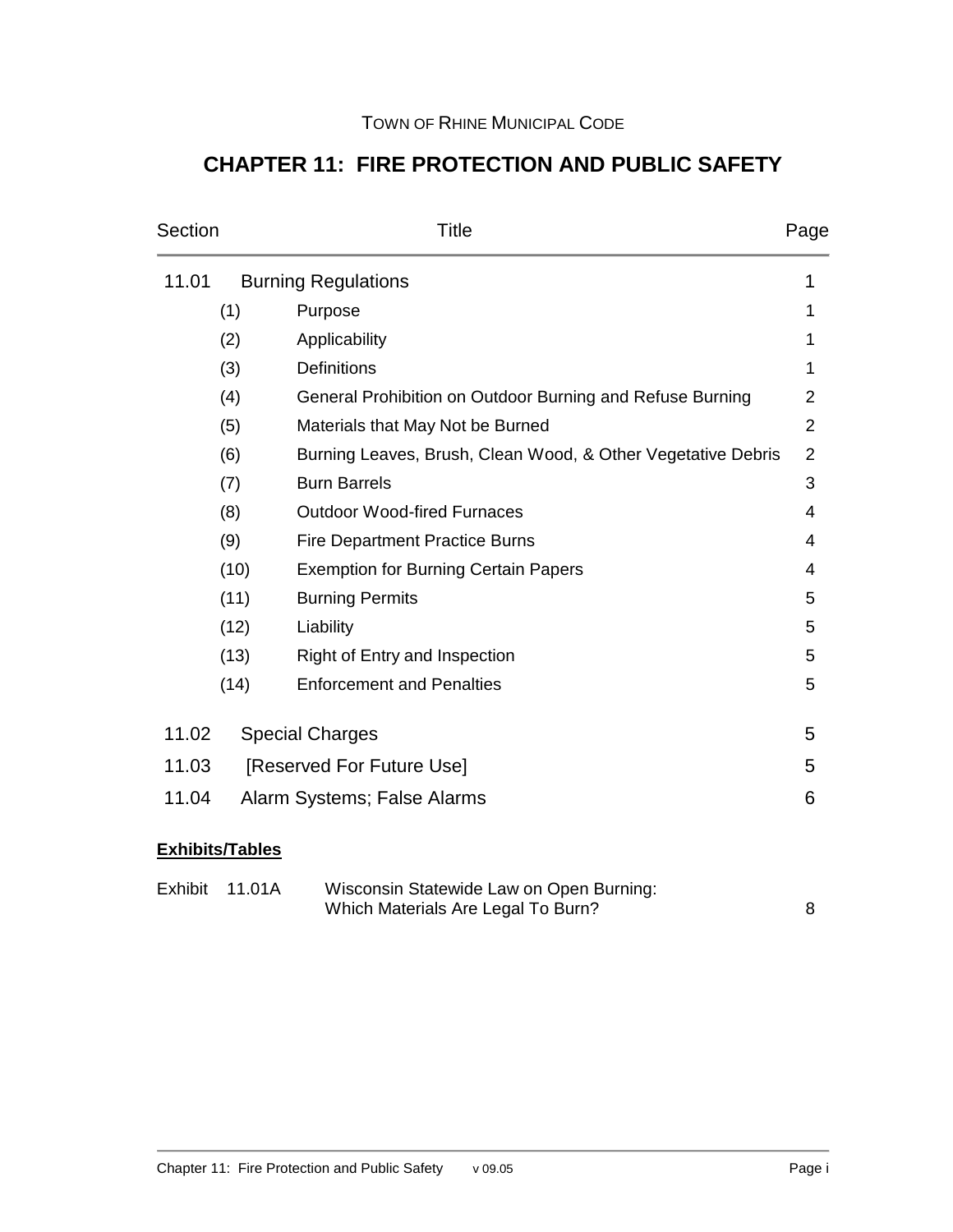*This page intentionally left blank.*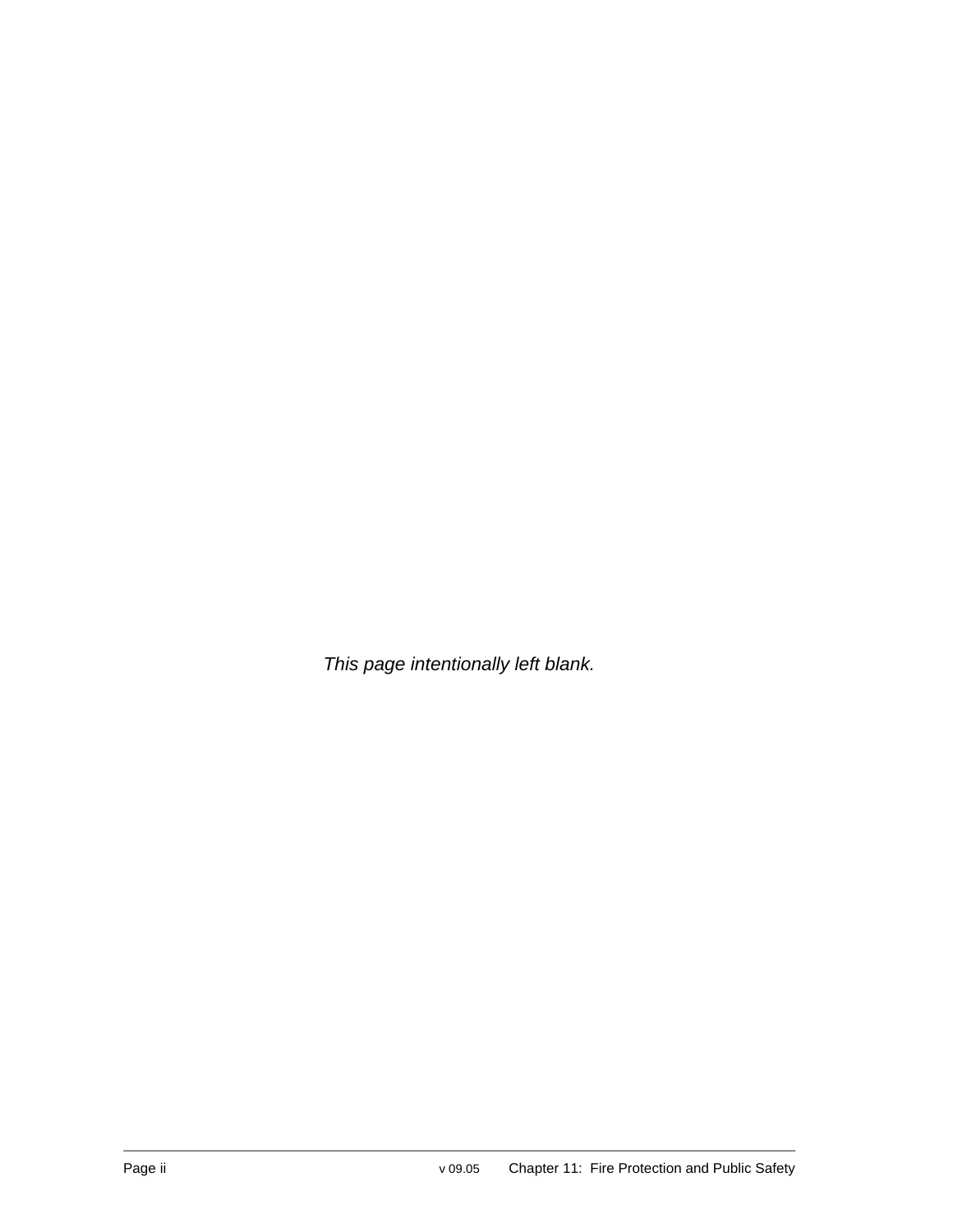#### **11.01 BURNING REGULATIONS**

**(1) PURPOSE.** This Section is intended to promote the public health, safety, and welfare and to safeguard the health, comfort, living conditions, safety, and welfare of the citizens of the Town of Rhine due to the air pollution and fire hazards of open burning, outdoor burning, and refuse burning.

**(2) APPLICABILITY.** This Section applies to all outdoor burning and refuse burning within the Town except for the following:

(a) Grilling or cooking using charcoal, wood, propane, or natural gas in cooking or grilling appliances.

(b) Burning in a stove, furnace, fireplace, or other heating device within a building used for human or animal habitation unless the material being burned includes refuse as defined in Section 11.01(3).

(c) The use of propane, acetylene, natural gas, gasoline, or kerosene in a device intended for heating, construction, or maintenance activities.

#### **(3) DEFINITIONS.**

(a) "Campfire" means a small outdoor fire intended for recreation or cooking not including a fire intended for disposal of waste wood or refuse.

(b) "Clean Wood" means natural wood which has not been painted, varnished, or coated with a similar material, has not been pressure treated with preservatives, and does not contain resins or glues as in plywood or other composite wood products.

(c) "Confidential papers" means printed material containing personal identification or financial information that the owner wishes to destroy.

(d) "Fire Chief" means the Chief of the Elkhart Lake Fire Department or other person authorized by the Fire Chief.

(e) "Outdoor Burning" means open burning or burning in an outdoor wood-fired furnace.

"Open Burning" means kindling or maintaining a fire where the products of combustion are emitted directly into the ambient air without passing through a stack or a chimney.

(g) "Outdoor Wood-fired Furnace" means a wood-fired furnace, stove, or boiler that is not located within a building intended for habitation by humans or domestic animals.

(h) "Refuse" means any waste material except clean wood.

#### **(4) GENERAL PROHIBITION ON OUTDOOR BURNING AND REFUSE BURNING.**

Open burning, outdoor burning, and refuse burning are prohibited in the Town unless the burning is specifically permitted by this Section.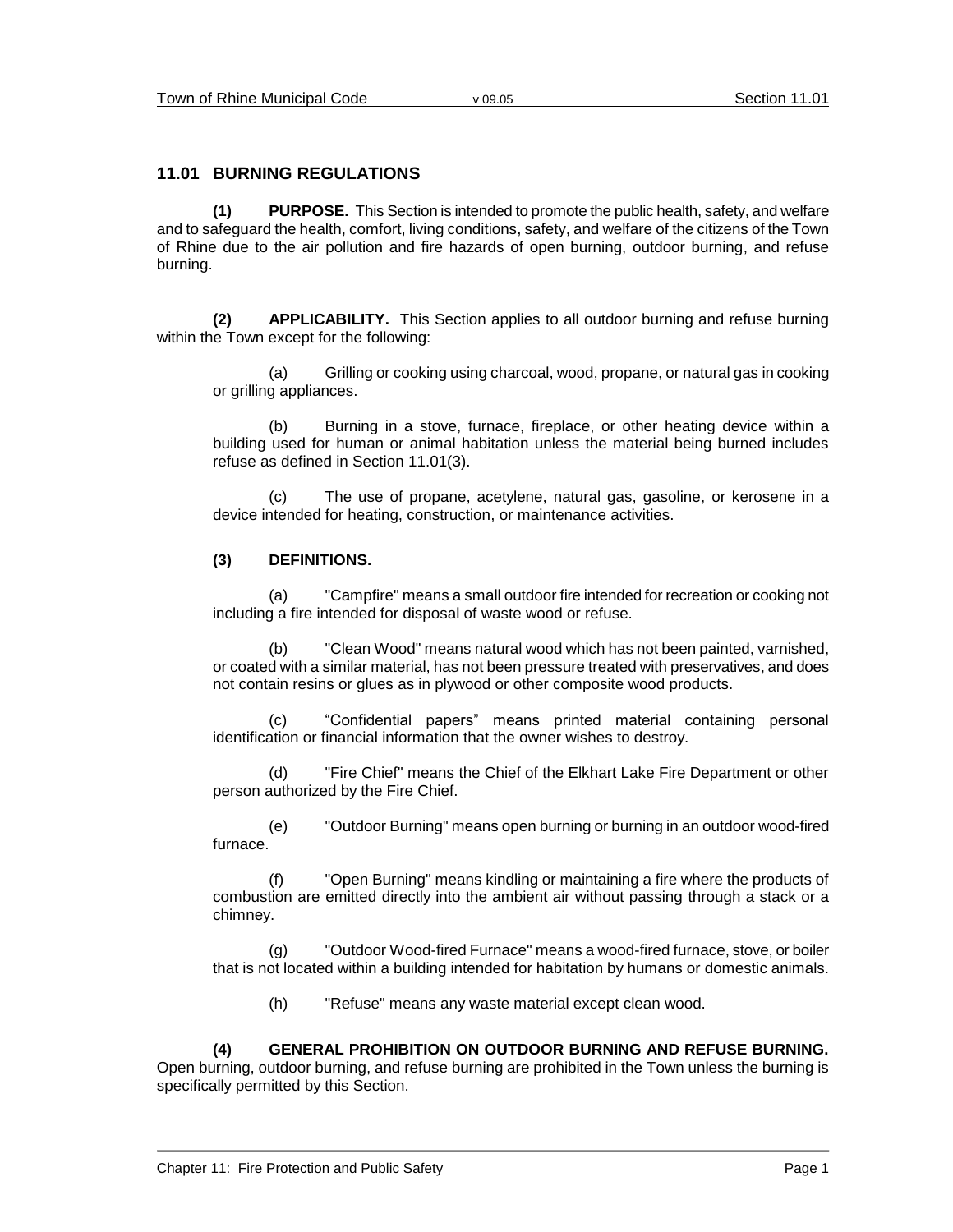**(5) MATERIALS THAT MAY NOT BE BURNED.** Unless a specific written approval has been obtained from the Department of Natural Resources, the following materials may not be burned in an open fire, incinerator, burn barrel, furnace, stove, or any other indoor or outdoor incineration or heating device. The Fire Chief will not issue a permit for burning any of the following materials without air pollution control devices and a written copy of an approval by the Department of Natural Resources. See Exhibit 11.01A*: Wisconsin Statewide Law on Open Burning: Which Materials Are Legal To Burn?*

(a) Rubbish or garbage including but not limited to food wastes, food wraps, packaging, animal carcasses, paint or painted materials, furniture, composite shingles, construction or demolition debris, or other household or business wastes.

(b) Waste oil or other oily wastes except used oil burned in a heating device for energy recovery subject to the restrictions in Wis. Admin. Code Ch. NR 590.

(c) Asphalt and products containing asphalt.

(d) Treated or painted wood including but not limited to plywood, composite wood products, or other wood products that are painted, varnished, or treated with preservatives.

(e) Any plastic material including but not limited to nylon, PVC, ABS, polystyrene or urethane foam, and synthetic fabrics, plastic films, and plastic containers.

(f) Rubber including tires and synthetic rubber-like products.

(g) Newspaper, corrugated cardboard, container board, office paper, and other materials that must be recycled in accordance with Chapter 14 of this Municipal Code except as provided in Section 11.01(10).

**(6) BURNING LEAVES, BRUSH, CLEAN WOOD, AND OTHER VEGETATIVE DEBRIS.** Open burning of leaves, weeds, brush, stumps, clean wood, and other vegetative debris is allowed only in accordance with the following:

(a) All allowed open burning shall be conducted in a safe nuisance free manner, when wind and weather conditions are such as to minimize adverse effects and not create a health hazard or a visibility hazard on roadways, railroads, or airfields. Open burning shall be conducted in conformance with all local and state fire protection regulations.

(b) Except for barbecue, gas, and charcoal grills, no open burning shall be undertaken during periods when either the Fire Chief or the Department of Natural Resources has issued a burning ban applicable to the area.

(c) Open burning shall be conducted only on the property on which the materials were generated or at a facility approved by and in accordance with provisions established by the Department of Natural Resources and the Fire Chief.

(d) Unless explicitly allowed elsewhere in this Section, a commercial enterprise other than an agricultural operation may open burn only at a facility approved by and in accordance with provisions established by the Department of Natural Resources and the Fire Chief.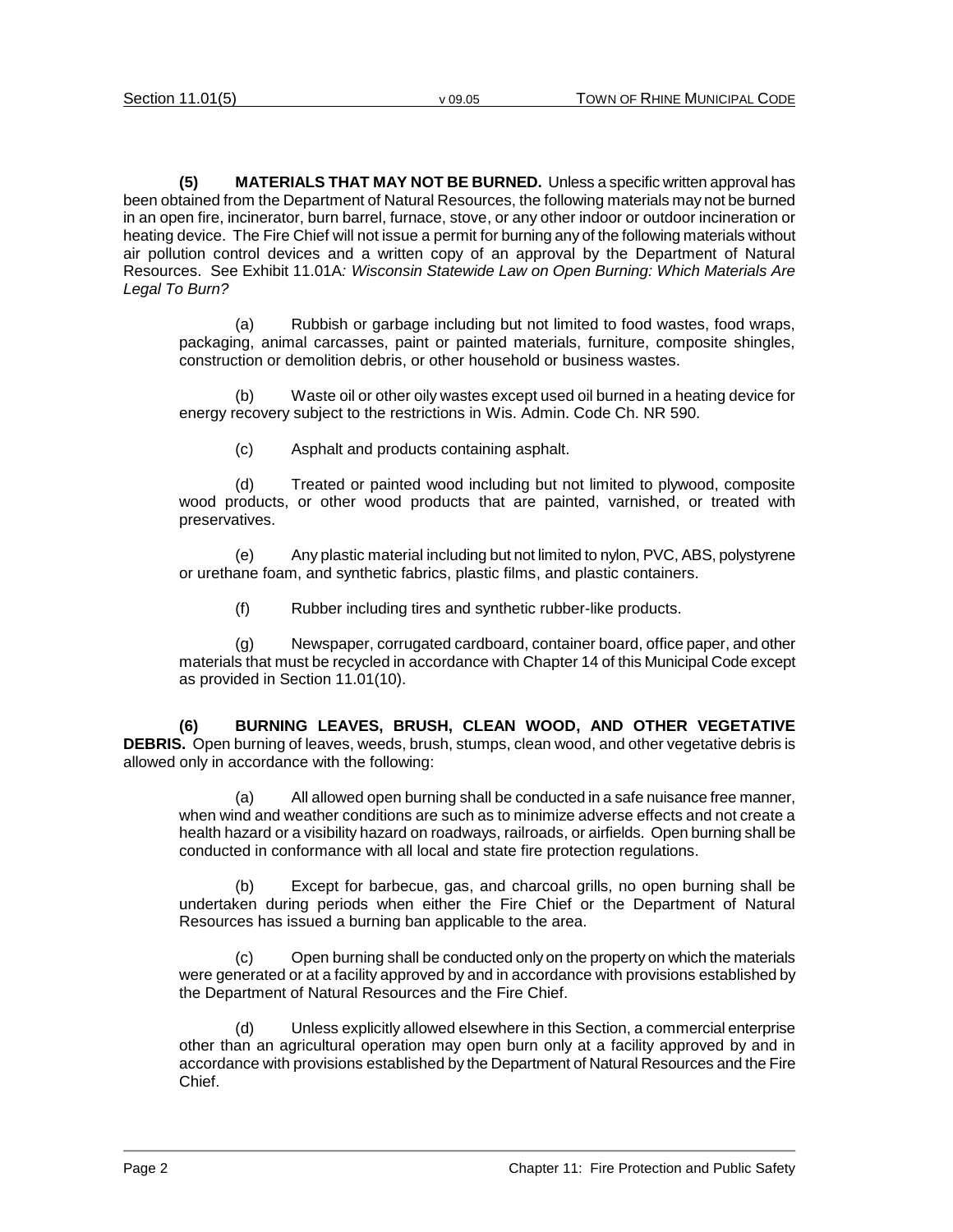(e) Open burning of weeds or brush on agricultural lands is allowed if conducted in accordance with other applicable provisions of this Section and if approved by the Fire Chief.

(f) Fires set for forest, prairie, or wildlife habitat management are allowed with the approval of the Department of Natural Resources.

(g) Outdoor campfires and small bonfires for cooking, ceremonies, or recreation are allowed provided that the fire is confined by a control device or structure such as a barrel, fire ring, or fire pit. Outdoor fire wood fuel load cannot exceed 24" in height above grade.

(h) Burning of trees, limbs, stumps, brush, or weeds for clearing or maintenance of rights-of-way is allowed if approved by the Fire Chief and if in accordance with other provisions of this Section.

(i) In emergency situations such as natural disasters burning that would otherwise be prohibited is allowed if specifically approved by the Department of Natural Resources.

(j) Open burning under this Section shall only be conducted at a location at least 20' from the nearest building and under constant supervision.

(k) Open burning shall be constantly attended and supervised by a competent person of at least eighteen (18) years of age until the fire is extinguished and is cold. The person shall have readily available for use such fire extinguishing equipment as may be necessary for the total control of the fire.

No materials may be burned upon any street, curb, gutter, or sidewalk or on the ice of a lake, pond, stream, or body of water.

(m) Except for barbecue, gas, and charcoal grills, no burning shall be undertaken within 10' from any combustible material, combustible wall or partition, exterior window opening, exit access, or exit unless authorized by the Fire Chief.

**(7) BURN BARRELS.** A burn barrel may be used only in accordance with the following provisions:

(a) The burn barrel shall not be used to burn any of the prohibited materials listed in Subsection 11.01(5) and may only be used in accordance with the provisions of Subsection 11.01(6).

(b) The burn barrel shall be located at least 50' from any building that is not on the same property as the burn barrel.

(c) The burn barrel shall have vent holes above the ash line for combustion air and shall be covered with a heavy wire screen.

(d) The burn barrel shall not serve a commercial enterprise.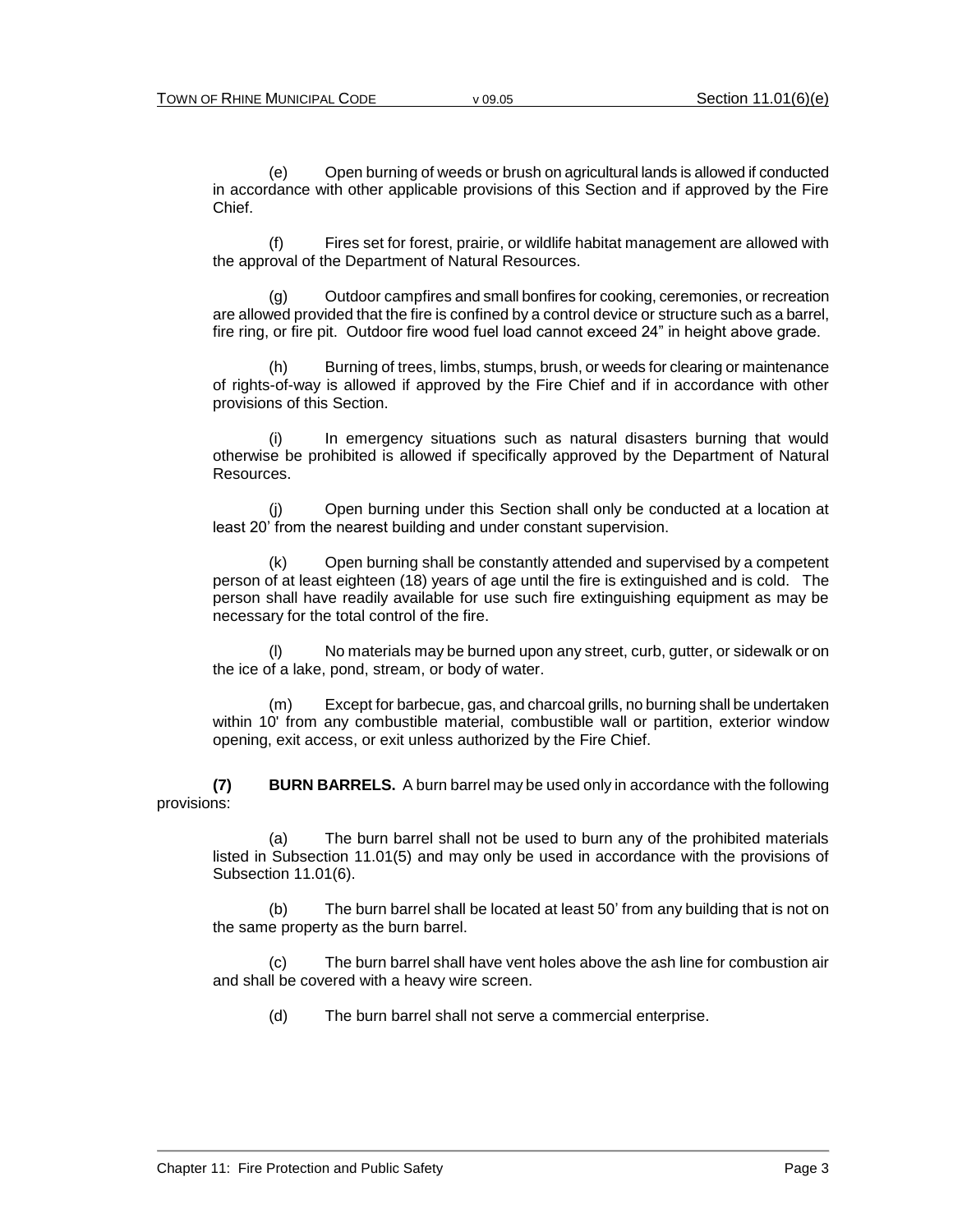**(8) OUTDOOR WOOD-FIRED FURNACES.** An outdoor wood-fired furnace may be installed and used only in accordance with the following provisions:

(a) The outdoor wood-fired furnace shall not be used to burn any of the prohibited materials listed in Subsection 11.01(5).

(b) The outdoor wood-fired furnace shall be located at least 200' from any building which is not on the same property as the outdoor wood-fired furnace.

(c) The outdoor wood-fired furnace shall have a chimney that extends at least 15' above the ground surface. If there are any residences within 300' but not on the same property, the chimney shall extend at least as high above the ground surface as the height of the roofs of all such residences. The Fire Chief may approve a lesser height on a case-by-case basis if necessary to comply with manufacturer's recommendations and if the smoke from the lower chimney height does not create a nuisance for neighbors.

**(9) FIRE DEPARTMENT PRACTICE BURNS.** Notwithstanding Subsections 11.01(4) and (5), the Elkhart Lake Fire Department may burn a standing building if necessary for fire fighting practice and if the practice burn complies with the requirements of the Department of Natural Resources, subject to the following:

(a) The Fire Chief determines that the burning is necessary for practice and instruction of fire fighters or fire fighting equipment.

(b) Asphalt shingles and asphalt or plastic siding shall be removed prior to the practice burn unless the Fire Chief determines that they are necessary for the fire practice.

(c) A demolition notification shall be submitted to the Department of Natural Resources and all asbestos removed prior to the practice burn.

(d) All ash shall be disposed of in an approved landfill or at an alternative location approved by the Department of Natural Resources.

(e) At least five (5) days before a planned practice burn the Fire Chief or designee shall notify the Town Clerk and residents within 1,000' of the site of the proposed burn.

**(10) EXEMPTION FOR BURNING CERTAIN PAPERS.** Notwithstanding Subsection 11.01(5)(g), and subject to Subsection 11.01(6),

(a) Paper and cardboard products may be used as a starter fuel for a fire that is allowed under this Section.

(b) Small quantities of confidential papers from a residence may be burned if necessary to prevent the theft of financial records, identification, or other confidential information.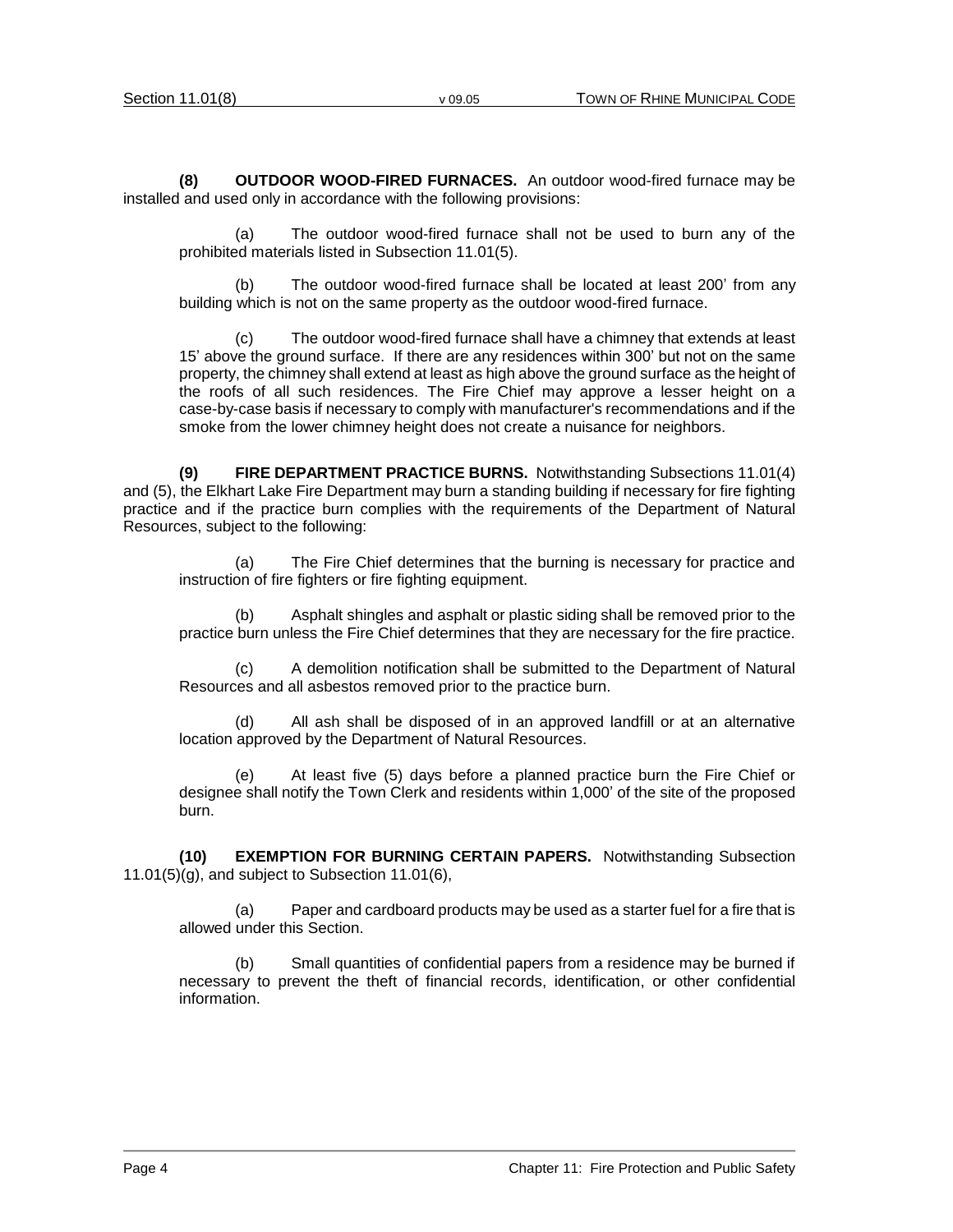#### **(11) BURNING PERMITS**

(a) No person shall start or maintain any open burning (except as stated in Sections 6 and 7) without a burning permit issued by the Fire Chief.

(b) When weather conditions warrant, the Fire Chief or the Department of Natural Resources may declare a burning moratorium on all open burning and temporarily suspend previously issued burning permits for open burning.

(c) A burning permit issued under this Section shall require compliance with all applicable provisions of this Section and any additional special restrictions deemed necessary to protect public health and safety.

(d) Any violation of the conditions of a burning permit shall be deemed a violation of this Section. Any violation of this Section or the burning permit shall void the permit.

**(12) LIABILITY.** A person utilizing or maintaining an outdoor fire shall be responsible for all fire suppression costs (as set forth in Section 11.02, below) and any other liability resulting from damage caused by the fire.

**(13) RIGHT OF ENTRY AND INSPECTION.** The Fire Chief or any authorized officer, agent, employee, or representative of the Town who presents credentials may inspect any property for the purpose of ascertaining compliance with the provisions of this Section. If the owner or occupant of the premises denies access to the property for this purpose, a special inspection warrant may be obtained in accordance with Wis. Stat. § 66.0119.

#### **(14) ENFORCEMENT AND PENALTIES.**

(a) The Fire Chief and the Town Chair are authorized to enforce the provisions of this Section:

(b) The penalty for violation of any portion of this Section shall be a forfeiture of not less than \$50.00 or more than \$500.00 plus the cost of prosecution. Penalties are doubled for second and subsequent offenses.

### **11.02 SPECIAL CHARGES**

Whenever it is necessary for the Town, its employees, or agents to contain, remove, or extinguish any fire or to contain, remove, or dispose of any hazardous substance from private property, the Town may charge to any party possessing, controlling, or causing the fire or discharge of hazardous substances the costs of the containment, removal, extinguishment, or disposal. For purposes of this Section, the term "hazardous substance" means any substance which may pose a substantial present or potential hazard to human health, safety, or the environment because of quantity; concentration; or physical, chemical, or infectious characteristics.

#### **11.03 [Reserved for future use]**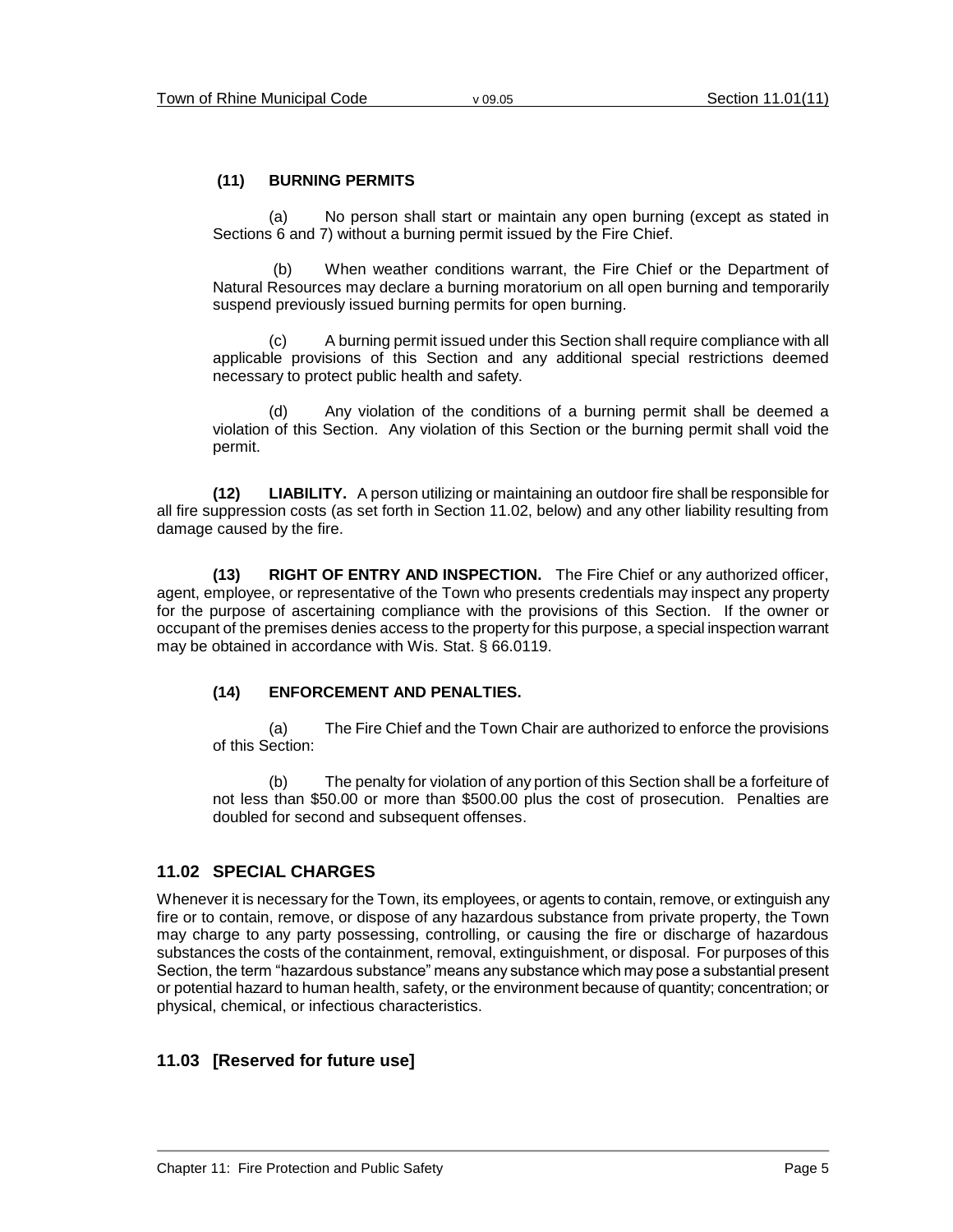#### **11.04 ALARM SYSTEMS; FALSE ALARMS**

**(1) PURPOSE**. The purpose of this Section is to establish control of security, fire, and other emergency alarms located on property within the Town that require police or fire response, investigation, and safeguarding of property; to control and regulate the incidence of false alarms which increasingly consume police and fire resources; and to provide penalties for the generation of false alarms.

**(2) DEFINITIONS**. For purposes of this Section the following definitions apply:

(a) Alarm System. Any device or system which, when set off by unauthorized entry, fire or other emergency, produces an audible or visible signal, or which electronically transmits a signal or message to a central alarm station.

(b) False Alarm. Any report received by the Fire Department from any source resulting in a response by the Fire Department to the premises on which an alarm is located, where an emergency situation does not exist.

(c) Responsible Party. Any person who owns, operates, or leases premises within the Town on which an alarm system is installed or maintained, or the agents or representatives of said person.

**(3) DUTY TO MAINTAIN**. All responsible parties shall maintain the alarm system in good working order.

**(4) DUTY TO PROVIDE INFORMATION**. All responsible parties shall file and keep updated with the Town Fire Department the name, address, and telephone number of no more than two (2) individuals authorized to respond to the location of the alarm.

**(5) DUTY TO RESPOND**. The responsible party, or other individuals designated pursuant to Subsection (4), above, shall be available at all times and shall respond in case the alarm is activated for the purpose of providing access to the building and resetting the alarm; such persons shall be at the property for such purpose as soon as possible.

**(6) FALSE ALARMS**. No responsible party shall have or permit a false alarm at their premises. The Fire Department shall notify the responsible party of the existence of a false alarm within five (5) days of its occurrence or it shall be deemed not to be a false alarm. The following forfeitures shall be imposed for each false alarm generated from each premise:

(a) For the first alarm in any twelve (12) month period, a written warning shall be issued and no forfeiture imposed.

(b) For the second false alarm in any twelve (12) month period, the forfeiture listed in Section 7.02 of this Code.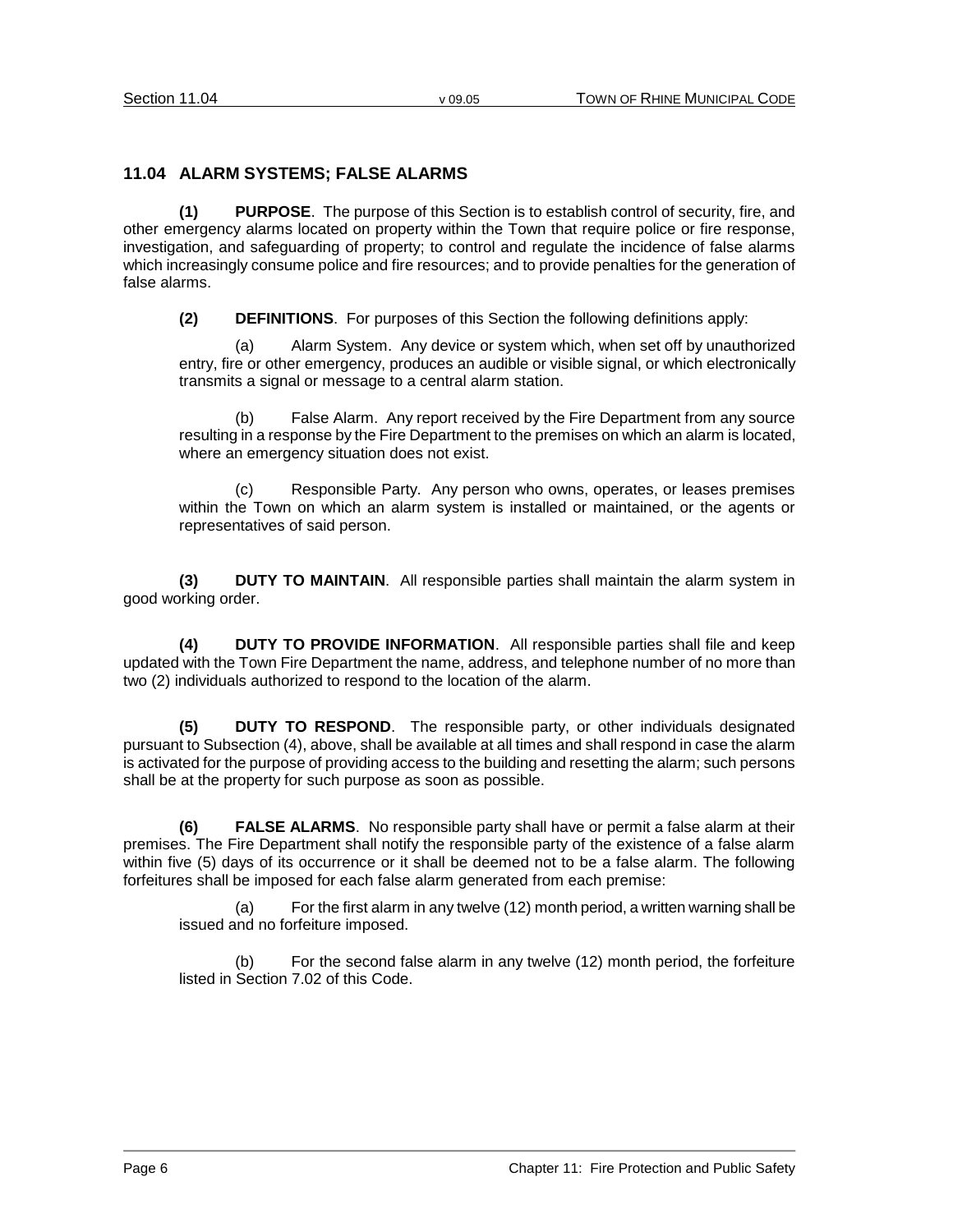(c) Exceptions

1. Penalties under this section for false alarms shall not apply to systems installed less than ninety (90) days.

2. The Fire Chief, or his/her designee, may waive any penalties under this Subsection if the responsible party shows that the alarm system was maintained properly and the false alarm was not the result of his or her negligence.

**(7)** No person shall deliberately activate any alarm system for purposes other than emergency, maintenance, drills, or prescribed testing.

#### **(8) SYSTEM RESETTING**

(a) No person other than a fire official, shall cause a fire alarm system to be reset once it has been activated. This Subsection will not apply to alarms generated for maintenance, drills, or prescribed testing.

(b) Alarm system audio warning devices may be silenced by the responsible person, but only after a thorough search of the building has been conducted and it is determined that no fire or other emergency exists.

**(9) PENALTY**. Any person who violates any provision of this Section shall be subject to a penalty as provided in Section 7.02 of this Code unless another penalty is provided herein. Penalties not paid within sixty (60) days may be considered special charges, billed to the owner of the property involved, and placed on the tax roll pursuant to Wis. Stat. §66.0627.